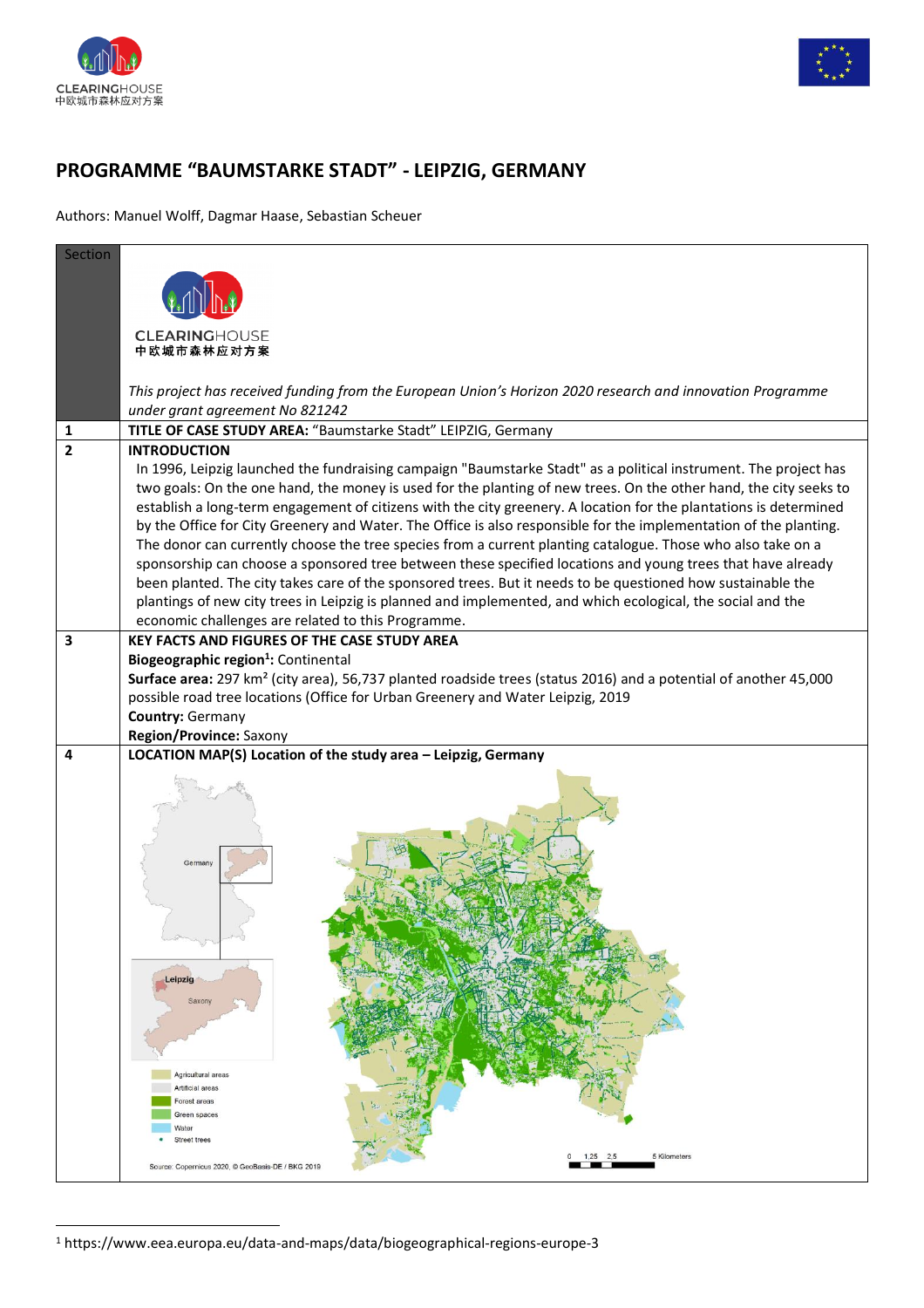



|                | <b>NAME OF MUNICIPALITY AND WEBSITE ADDRESS</b>                                                                                                                                                                               |                                                                                                                  |
|----------------|-------------------------------------------------------------------------------------------------------------------------------------------------------------------------------------------------------------------------------|------------------------------------------------------------------------------------------------------------------|
|                | City of Leipzig: https://www.leipzig.de/<br>Programme "Baumstarke Stadt": https://www.leipzig.de/freizeit-kultur-und-tourismus/parks-waelder-und-                                                                             |                                                                                                                  |
|                | friedhoefe/spenden-und-patenschaften/baumstarke-stadt/                                                                                                                                                                        |                                                                                                                  |
|                |                                                                                                                                                                                                                               |                                                                                                                  |
| 6              | <b>LEAD ORGANISATIONS:</b>                                                                                                                                                                                                    |                                                                                                                  |
|                | City of Leipzig<br>Sebastian Fried                                                                                                                                                                                            |                                                                                                                  |
|                | Programme Coordinator, Amt für Stadtgrün und Gewässer                                                                                                                                                                         |                                                                                                                  |
|                | City of Leipzig, Germany                                                                                                                                                                                                      |                                                                                                                  |
|                | Tel: +49 (0)341 123-6146                                                                                                                                                                                                      |                                                                                                                  |
|                | stadtgruen.gewaesser@leipzig.de                                                                                                                                                                                               |                                                                                                                  |
| $\overline{7}$ | <b>LOCAL CONTACT(S)</b>                                                                                                                                                                                                       |                                                                                                                  |
|                | Dagmar Haase (dagmar.haase@hu-berlin.de, dagmar.haase@ufz.de)                                                                                                                                                                 |                                                                                                                  |
|                | Manuel Wolff (manuel.wolff@hu-berlin.de, manuel.wolff@ufz.de)                                                                                                                                                                 |                                                                                                                  |
|                | Humboldt-Universität zu Berlin                                                                                                                                                                                                |                                                                                                                  |
|                | Department of Geography / Lab of Landscape Ecology                                                                                                                                                                            |                                                                                                                  |
|                | Unter den Linden 6 / 10099 Berlin / Germany                                                                                                                                                                                   |                                                                                                                  |
|                | Helmholtz-Centre for Environmental Research - UFZ                                                                                                                                                                             |                                                                                                                  |
|                | Permoserstrasse 15 / 04318 Leipzig / Germany                                                                                                                                                                                  |                                                                                                                  |
| 8              | PRINCIPLE UF-NBS (Urban Forests as Nature-Based Solutions) ACTION(S)                                                                                                                                                          |                                                                                                                  |
|                | Street tree plantations<br>$\bullet$<br>Ecological corridors to overcome barriers that prevent ecological connectivity                                                                                                        |                                                                                                                  |
|                | Annual implementation of new plants/trees                                                                                                                                                                                     |                                                                                                                  |
|                |                                                                                                                                                                                                                               | Provide shadow and thus contribute to cooling corridor pedestrians can use and what improves the adjacent living |
|                | conditions                                                                                                                                                                                                                    |                                                                                                                  |
|                |                                                                                                                                                                                                                               |                                                                                                                  |
| 9              | OTHER PRINCIPLE NBS ACTION(S) - non-UF                                                                                                                                                                                        |                                                                                                                  |
|                |                                                                                                                                                                                                                               |                                                                                                                  |
|                | Encourage engagement of citizens with local green and green initiatives<br>$\bullet$                                                                                                                                          |                                                                                                                  |
|                | Sponsorship provides additional budget for maintenance e.g. due to heat and climate change adaptation                                                                                                                         |                                                                                                                  |
| 1              | <b>LOCAL STAKEHOLDERS LIST ONLY</b>                                                                                                                                                                                           |                                                                                                                  |
| 0              | 1. Governing authorities: The City of Leipzig                                                                                                                                                                                 |                                                                                                                  |
|                | 2. Associations: Ökolöwe Leipzig, BUND Leipzig, Initiative Georg-Schumann-Straße, StadtLabor, NABU<br>3. Citizens: Volunteer sponsors, residents form neighbourhood, volunteers within the frame of the "volunteer ecological |                                                                                                                  |
|                | year"                                                                                                                                                                                                                         |                                                                                                                  |
|                | 4. Municipalities: Municipality of Leipzig                                                                                                                                                                                    |                                                                                                                  |
|                | 5. Public/private institutions: Office for urban greenery and waters of the City of Leipzig; Department for Environmental                                                                                                     |                                                                                                                  |
|                | Protection of the City of Leipzig; Urban planning office of the City of Leipzig; Department of roads and civil engineering of                                                                                                 |                                                                                                                  |
|                | the City of Leipzig; Private sponsoring companies<br>6. Park planner and authorities: The City of Leipzig, Office for urban greenery and waters                                                                               |                                                                                                                  |
|                | 7. Technicians for park maintenance/monitoring and to educate and support citizens: Office for urban greenery and                                                                                                             |                                                                                                                  |
|                | waters; Department for Environmental Protection; Urban planning office; Department of roads and civil engineering                                                                                                             |                                                                                                                  |
| 1              | <b>UF-NBS FRAMEWORK</b>                                                                                                                                                                                                       |                                                                                                                  |
| 1              |                                                                                                                                                                                                                               |                                                                                                                  |
|                | <b>UF-NBS typology</b><br>a.                                                                                                                                                                                                  | Tree rows, single trees, tree and forest plantations,                                                            |
|                |                                                                                                                                                                                                                               | choice of plants (i.e., indigenous tree species, non-<br>indigenous ornamental tree and plant species)           |
|                |                                                                                                                                                                                                                               |                                                                                                                  |
|                |                                                                                                                                                                                                                               | Trees in public parks, along streets and on squares, on                                                          |
|                |                                                                                                                                                                                                                               | cemeteries                                                                                                       |
|                | b.<br>Integration                                                                                                                                                                                                             | Built-up structure (accompanying buildings); Transport<br>infrastructure (in particular along streets and on     |
|                |                                                                                                                                                                                                                               | squares), Water management system (e.g., watering of                                                             |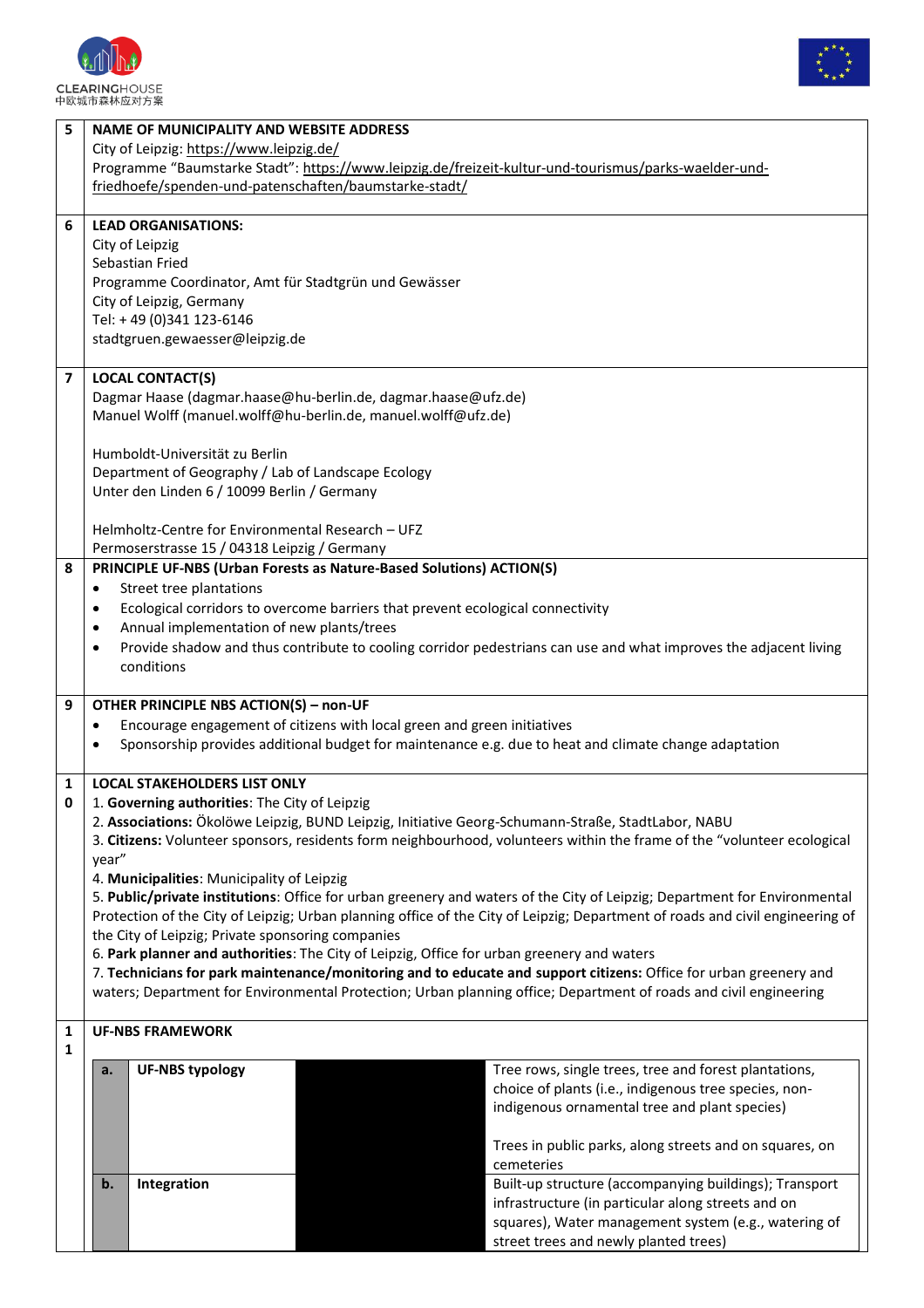



| c.             | Network/connectivity                   | The location for the plantations is determined by<br>Planning Office. Sponsors can choose between these<br>specified locations and already planted young trees. The<br>city provides a web-based public list of planed<br>plantations of trees indicating street name, house<br>number and time of planting. This list corresponds to<br>the planting Programme of the City of Leipzig for the<br>current and previous year. The city suggests concrete<br>individual locations that best meet the requirements of<br>interested parties in a mutual agreement. By providing<br>the necessary resources, the stock of street trees can<br>not only be maintained, but also specifically developed<br>and extended. New plantings of trees are particularly<br>focussed on previously treeless streets, especially in the                                                                                                                                                                                                                                                                                                                                                                                                                        |
|----------------|----------------------------------------|-------------------------------------------------------------------------------------------------------------------------------------------------------------------------------------------------------------------------------------------------------------------------------------------------------------------------------------------------------------------------------------------------------------------------------------------------------------------------------------------------------------------------------------------------------------------------------------------------------------------------------------------------------------------------------------------------------------------------------------------------------------------------------------------------------------------------------------------------------------------------------------------------------------------------------------------------------------------------------------------------------------------------------------------------------------------------------------------------------------------------------------------------------------------------------------------------------------------------------------------------|
|                |                                        | densely populated urban districts, but also on district<br>connecting roads. In this vein, street trees are an<br>integral part of a connected green network for the                                                                                                                                                                                                                                                                                                                                                                                                                                                                                                                                                                                                                                                                                                                                                                                                                                                                                                                                                                                                                                                                            |
| $\mathsf{d}$ . | Multifunctionality                     | sustainable City of Leipzig.<br>Multiple functions are combined with trees with<br>regulating services (carbon sequestration; regulation of<br>micro, local and/or regional climate; shadow;<br>maintenance of air quality; reduction of odour, noise,<br>visual disturbances), supporting functions (habitats and<br>biodiversity for animal and plant species), cultural<br>functions (recreational value, aesthetic pleasure; sense<br>of place, inspiration)                                                                                                                                                                                                                                                                                                                                                                                                                                                                                                                                                                                                                                                                                                                                                                                |
| e.             | Multi-scale                            | The long-term nature of the Programme (since 1996) is<br>a success factor also in times of tight budgets. The<br>continuity of the Programme allows its implementation<br>within a strategic framework for action up to the year<br>2030 taking into account the objectives of the<br>sustainably growing city formulated in the Integrated<br>Urban Development Concept (INSEK) 2030 and the open<br>space strategy of the City of Leipzig. The future depends<br>on the common will of politicians, administration and<br>citizens to carry out such a tree planting Programme<br>together, because it is all about the money. Maintaining<br>the long-term character of the Programme (e.g.<br>maintain continuous contact with long-standing<br>sponsors and interested parties) is challenging. The<br>support of interested parties, donors and tree sponsors<br>including consultation and documentation is realized<br>with the support of staff from the employment<br>promotion (Arbeitsförderung) and, in the future, maybe<br>by the Federal Voluntary Service. In the future the<br>Programme might be extended towards surrounding<br>municipalities. But other than that, this Programme has<br>no direct multi-scale character. |
| f.             | <b>Strategic planning</b><br>processes | The Programme "Baumstarke Stadt" is an integral part<br>of the street tree concept Leipzig 2030 designed as an<br>interdepartmental and interagency process under the<br>leadership of the Office of Urban Greenery and Water<br>Management. For the first time, this concept sets out a<br>strategic framework for action up to 2030 that is geared<br>to the development of the entire urban street tree stock<br>and, with its guidelines and priorities for action, takes<br>account of the objectives of the sustainably growing city<br>formulated in the Integrated Urban Development<br>Concept (INSEK) 2030 and the City of Leipzig's open                                                                                                                                                                                                                                                                                                                                                                                                                                                                                                                                                                                             |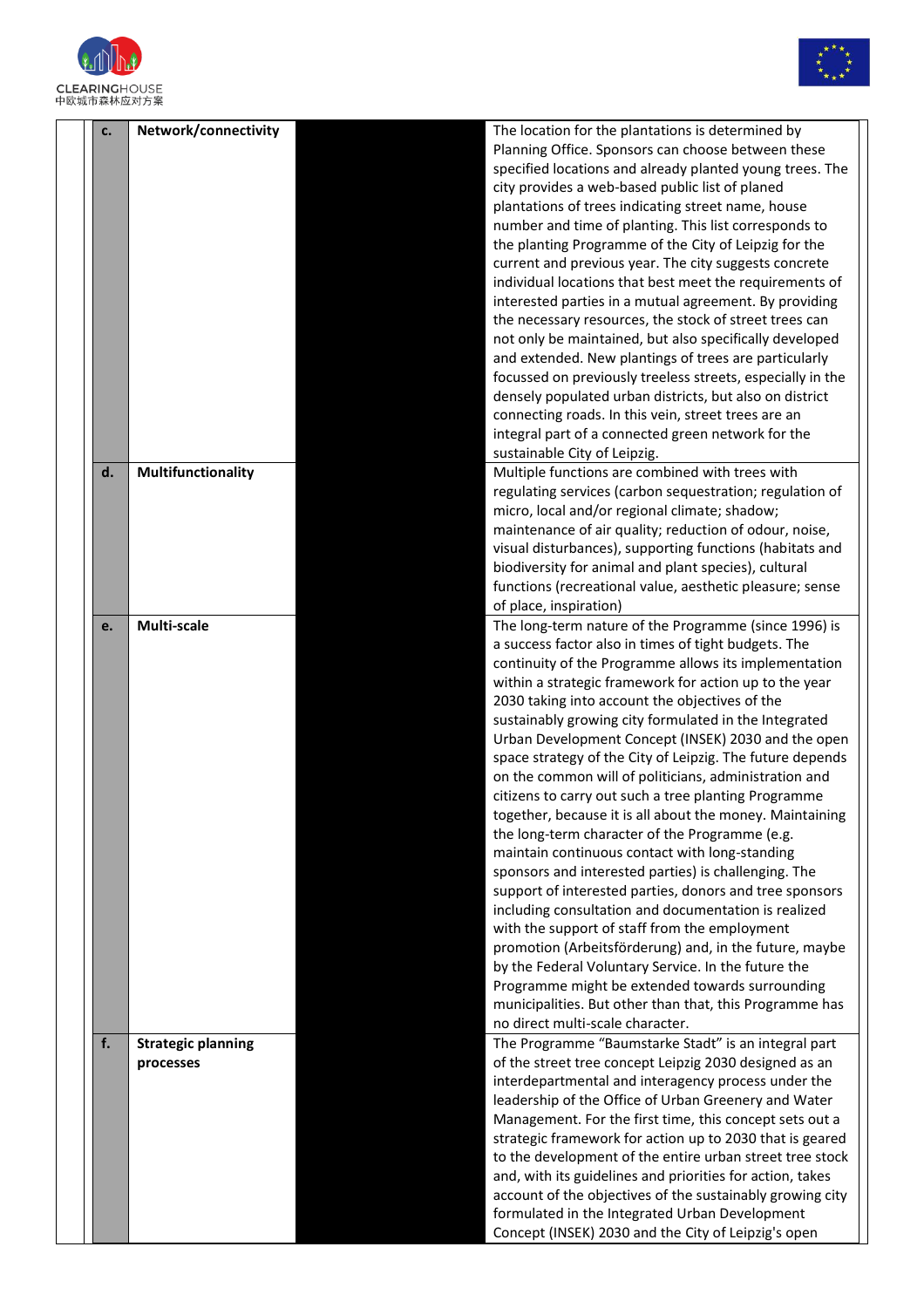



|    |                                              |                                                                                                                       | space strategy. The expansion of the street tree stock -<br>as an essential component of the urban green<br>infrastructure - makes an important contribution to the<br>implementation of the Clean Air Plan and the Urban<br>Development Plan for Transport and Public Space as<br>well as to adaptation to climate change. The street tree<br>concept Leipzig 2030 was approved by the City Council<br>on 27 June 2019.                                                                                                                                                                                                                                                                                                                                                                                                                                                                                                                                                                                                                                                                                                                                                                                                                                                      |
|----|----------------------------------------------|-----------------------------------------------------------------------------------------------------------------------|-------------------------------------------------------------------------------------------------------------------------------------------------------------------------------------------------------------------------------------------------------------------------------------------------------------------------------------------------------------------------------------------------------------------------------------------------------------------------------------------------------------------------------------------------------------------------------------------------------------------------------------------------------------------------------------------------------------------------------------------------------------------------------------------------------------------------------------------------------------------------------------------------------------------------------------------------------------------------------------------------------------------------------------------------------------------------------------------------------------------------------------------------------------------------------------------------------------------------------------------------------------------------------|
| g. | Inter-and<br>transdisciplinary               |                                                                                                                       | The street tree concept Leipzig 2030 was developed by a<br>working group involving all relevant actors from the city<br>administration and municipal companies (e.g. cleaning<br>company). At the same time, citizens were able to<br>actively contribute to the planning in an extensive<br>participation and coordination process. Thus, different<br>interests with regard to street trees were bundled,<br>which finally resulted in a coordinated, comprehensible<br>and implementation-oriented action instrument.<br>Information about the Programme "Baumstarke Stadt"<br>is publicly available to interested citizens accompanied<br>special offers for various anniversaries, press releases<br>and a leaflets.                                                                                                                                                                                                                                                                                                                                                                                                                                                                                                                                                     |
| h. | Social cohesion and<br>biocultural diversity |                                                                                                                       | The sponsored tree is maintained by the City, but the<br>sponsor can provide additional support, e.g. by watering<br>the trees extensively in dry periods, keeping the tree<br>disc free from weeds, loosening the soil surface of the<br>tree disc (if not overgrown) to aerate the soil, checking<br>the attachment of the tree-supporting post, cleaning the<br>tree disc of debris such as paper etc., or simply<br>informing the department of urban greenery in case of<br>larger waste deposits, damage to the tree or its holding<br>device etc. This all contributes to identification of<br>residents with their "green city". In fact, for many<br>citizens the signs at the trees have emerged as the most<br>important thing. The first part of the sign inscription<br>indicates the name of the tree species, the second part<br>the name and dedication by the sponsor. Consequently,<br>the trees are given a designation for the sponsor or<br>pedestrians in terms of being a memorial or for<br>inspiration. Others than that, there is an increasing<br>problem awareness of direct climate change impacts<br>e.g. in case of dry trees - so people see the need to take<br>responsibility which then fosters social cohesion,<br>supported by the city. |
| i. | Governance<br>arrangements                   | Project management<br>I.<br>structure.<br>II. Local community<br>engagement and the<br>nature of their<br>engagement. | Programme coordinator: Amt für Stadtgrün und<br>Gewässer (Office for City Greenery and Water) of the<br>City of Leipzig. As in particular streets trees also<br>influence other planning sectors such as built-up<br>structure (accompanying buildings), transport<br>infrastructure (in particular along streets and on<br>squares), water management system (e.g., watering of<br>street trees and newly planted trees) there is<br>cooperation with the Department for Environmental<br>Protection, the Urban planning office, and the<br>department of roads and civil engineering.<br>The Programme offers sponsorships for urban trees<br>within the responsibility of the city authority. The donor<br>can choose an already planted young tree or a tree<br>which is intended to be planted on one of these<br>specified locations. The sponsored tree is maintained by                                                                                                                                                                                                                                                                                                                                                                                               |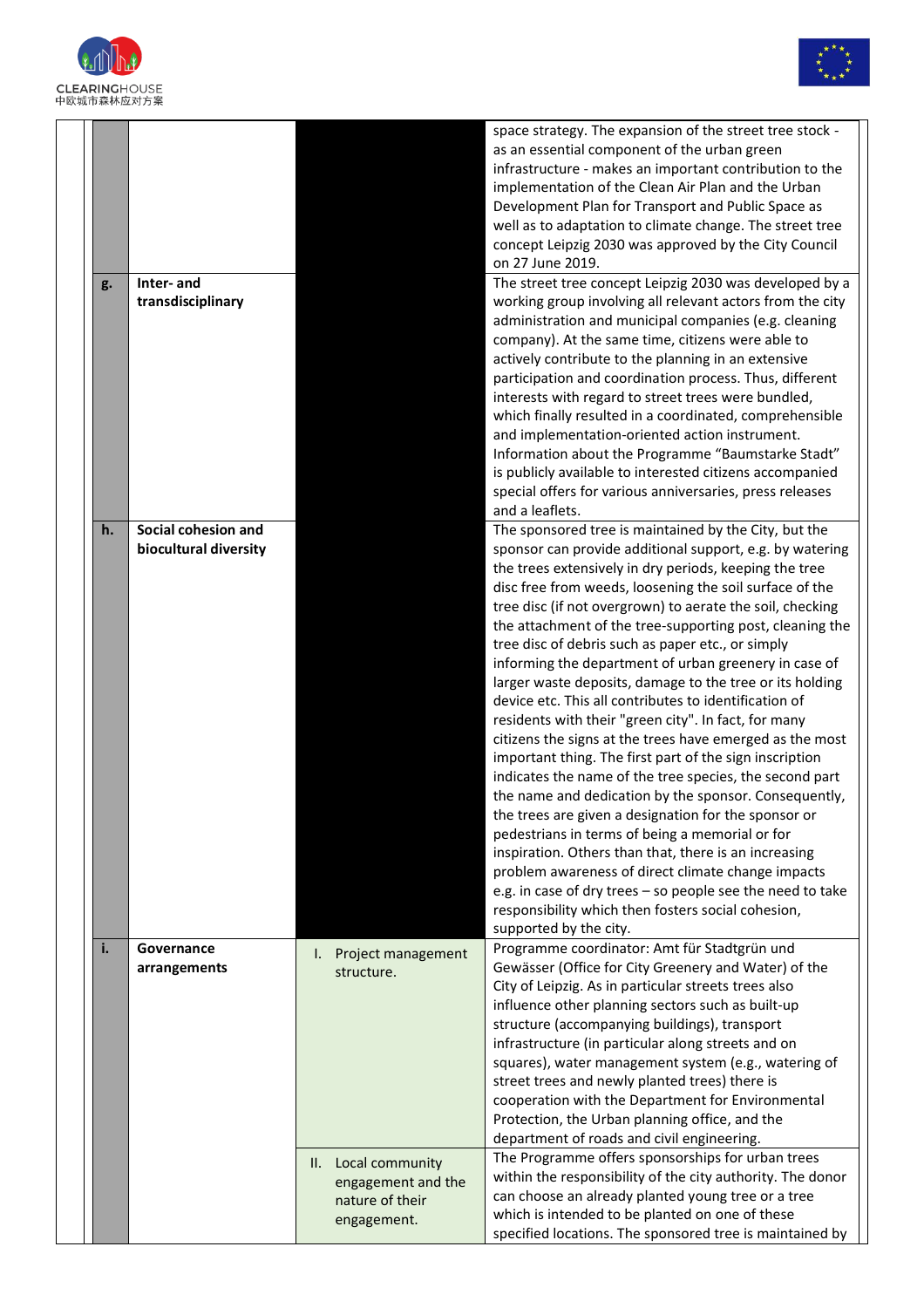



| .姒巾袾怀应刈力杀 |                             |                                                                                                                                                                                                                                                                                             |                                                                                                                                                                                                                                                                                                                                                                                                                                                                                                                                                                                                                                                                                                                                                                                                                                                                                                                                                                                                                                                                                                                                                                                                                                                                                                                                                                                                                                                                                                                                                                                                                                                                                                                                                                                                                                                                                                                                                                                                                                                                                                                                                                                                                                                                                                                                                                                                                                                                                                                                                                                                                                                             |
|-----------|-----------------------------|---------------------------------------------------------------------------------------------------------------------------------------------------------------------------------------------------------------------------------------------------------------------------------------------|-------------------------------------------------------------------------------------------------------------------------------------------------------------------------------------------------------------------------------------------------------------------------------------------------------------------------------------------------------------------------------------------------------------------------------------------------------------------------------------------------------------------------------------------------------------------------------------------------------------------------------------------------------------------------------------------------------------------------------------------------------------------------------------------------------------------------------------------------------------------------------------------------------------------------------------------------------------------------------------------------------------------------------------------------------------------------------------------------------------------------------------------------------------------------------------------------------------------------------------------------------------------------------------------------------------------------------------------------------------------------------------------------------------------------------------------------------------------------------------------------------------------------------------------------------------------------------------------------------------------------------------------------------------------------------------------------------------------------------------------------------------------------------------------------------------------------------------------------------------------------------------------------------------------------------------------------------------------------------------------------------------------------------------------------------------------------------------------------------------------------------------------------------------------------------------------------------------------------------------------------------------------------------------------------------------------------------------------------------------------------------------------------------------------------------------------------------------------------------------------------------------------------------------------------------------------------------------------------------------------------------------------------------------|
|           |                             | City-scale and/or<br>III.<br>region-wide<br>governance for the<br>project and/or UF-<br>NBS (city and regional<br>stakeholders and<br>character of their<br>engagement)<br>National and<br>IV.<br>international<br>governance context<br>(national and<br>international<br>stakeholders and | the City, but the sponsor can provide additional support,<br>e.g. by watering the trees extensively in dry periods,<br>keeping the tree disc free from weeds, loosening the soil<br>surface of the tree disc (if not overgrown) to aerate the<br>soil, checking the attachment of the tree-supporting<br>post, cleaning the tree disc of debris such as paper etc.,<br>or simply informing the department of urban greenery<br>in case of larger waste deposits, damage to the tree or<br>its holding device etc. This all contributes to<br>identification of residents with their "green city". In fact,<br>for many citizens the signs at the trees have emerged as<br>the most important thing. The first part of the sign<br>inscription indicates the name of the tree species, the<br>second part the name and dedication by the sponsor.<br>Consequently, the trees are given a designation for the<br>sponsor or pedestrians in terms of being a memorial or<br>for inspiration. Additionally, citizens have also been<br>involved in the development of the street tree concept<br>Leipzig 2030 within an extensive participation and<br>coordination process.<br>Implementing tree plantings city-wide is the basic<br>governance mode of the Programme. The city follows a<br>long-term strategy seeking for two targets. On the one<br>hand, the street tree network is systematically<br>developed. New plantings of trees are particularly<br>focussed on previously treeless streets, especially in the<br>densely populated urban districts, but also on district<br>connecting roads. In this vein, street trees are an<br>integral part of a connected green network for the<br>sustainable City of Leipzig. On the other hand, the city<br>seeks to establish a long-term engagement of citizens<br>with the city greenery. There is an increasing problem<br>awareness of direct climate change impacts e.g. in case<br>of dry trees - so people see the need to take<br>responsibility which then fosters social cohesion,<br>supported by the city. In the future the Programme<br>might be extended towards surrounding municipalities<br>as a consequence of the fast densifying core areas of the<br>city and the increasing need to find compensation areas<br>for new constructions and infill development.<br>Basically, the Programme is a pure local instrument.<br>However, there are two important links towards the<br>national governance context which refer to the framing<br>above the local nature of the Programme (see point<br>j.III.) and the municipal budget available for this<br>Programme (see point k.V.). |
|           |                             | character of their<br>engagement)                                                                                                                                                                                                                                                           |                                                                                                                                                                                                                                                                                                                                                                                                                                                                                                                                                                                                                                                                                                                                                                                                                                                                                                                                                                                                                                                                                                                                                                                                                                                                                                                                                                                                                                                                                                                                                                                                                                                                                                                                                                                                                                                                                                                                                                                                                                                                                                                                                                                                                                                                                                                                                                                                                                                                                                                                                                                                                                                             |
|           |                             | Other (specify)<br>V.                                                                                                                                                                                                                                                                       |                                                                                                                                                                                                                                                                                                                                                                                                                                                                                                                                                                                                                                                                                                                                                                                                                                                                                                                                                                                                                                                                                                                                                                                                                                                                                                                                                                                                                                                                                                                                                                                                                                                                                                                                                                                                                                                                                                                                                                                                                                                                                                                                                                                                                                                                                                                                                                                                                                                                                                                                                                                                                                                             |
| j.        | Institutional<br>frameworks | Project staff<br>I.<br>responsibilities.                                                                                                                                                                                                                                                    | A location for the plantations is determined by the<br>Office for City Greenery and Water and suggested to the<br>potential sponsor. The Office is also responsible for the<br>implementation of the planting and the maintenance of<br>the sponsored trees. The city provides a web-based<br>public list of planed plantations of trees indicating street<br>name, house number and time of planting. This list<br>corresponds to the planting Programme of the City of<br>Leipzig. The city provides permanent contact with                                                                                                                                                                                                                                                                                                                                                                                                                                                                                                                                                                                                                                                                                                                                                                                                                                                                                                                                                                                                                                                                                                                                                                                                                                                                                                                                                                                                                                                                                                                                                                                                                                                                                                                                                                                                                                                                                                                                                                                                                                                                                                                               |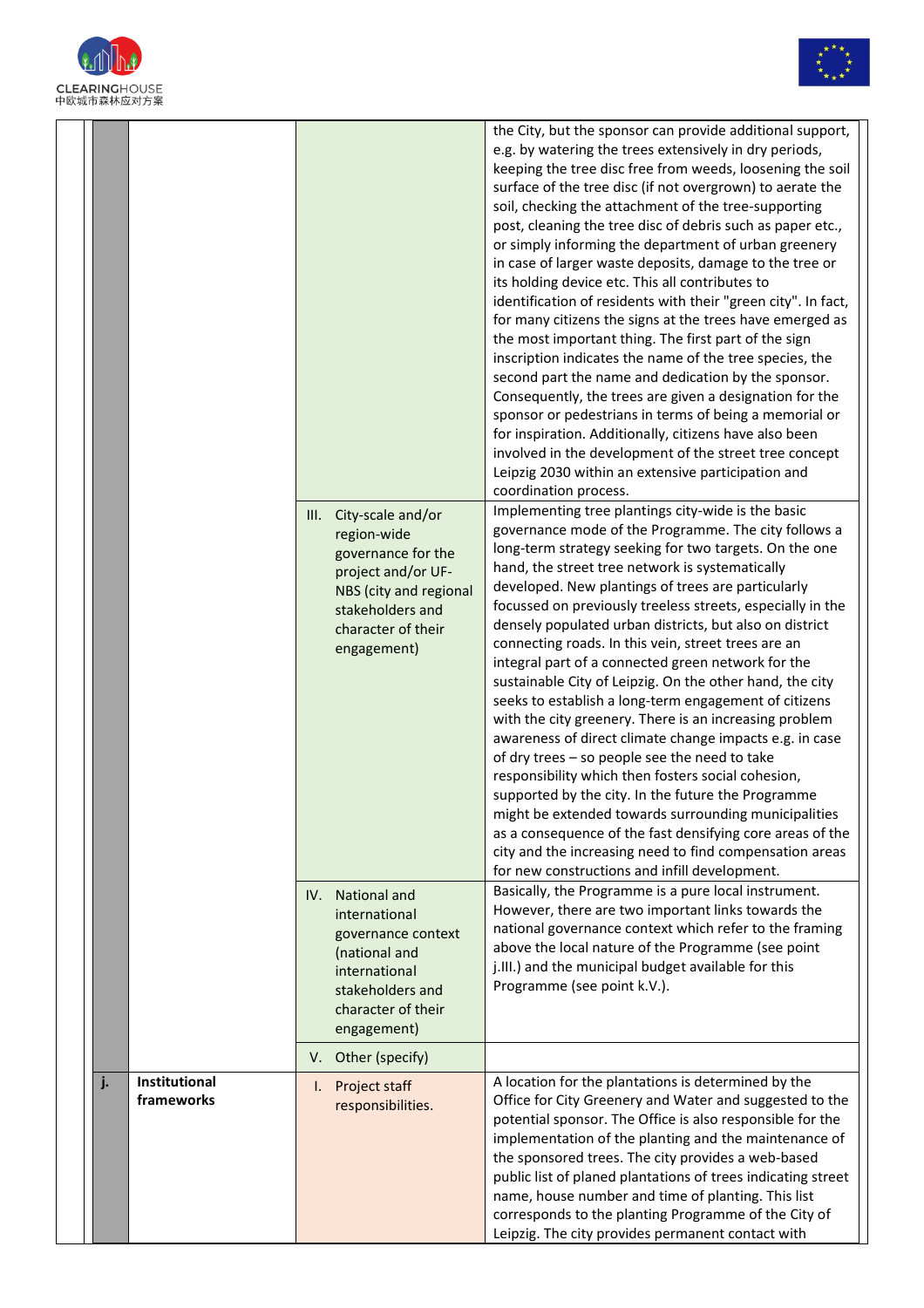



| 袾 怀 应 刈 力 杀 |                        |      |                                                                                                                                                                                                              |                                                                                                                                                                                                                                                                                                                                                                                                                                                                                                                                                                                                                                                                                                                                                                                                                                                                                                                                                                                                                                                                                                                                                                                                                                                                                                                                                                                                                                                                                                                                                                                                                                                                                                                                                                                                                                                                                                                                       |
|-------------|------------------------|------|--------------------------------------------------------------------------------------------------------------------------------------------------------------------------------------------------------------|---------------------------------------------------------------------------------------------------------------------------------------------------------------------------------------------------------------------------------------------------------------------------------------------------------------------------------------------------------------------------------------------------------------------------------------------------------------------------------------------------------------------------------------------------------------------------------------------------------------------------------------------------------------------------------------------------------------------------------------------------------------------------------------------------------------------------------------------------------------------------------------------------------------------------------------------------------------------------------------------------------------------------------------------------------------------------------------------------------------------------------------------------------------------------------------------------------------------------------------------------------------------------------------------------------------------------------------------------------------------------------------------------------------------------------------------------------------------------------------------------------------------------------------------------------------------------------------------------------------------------------------------------------------------------------------------------------------------------------------------------------------------------------------------------------------------------------------------------------------------------------------------------------------------------------------|
|             |                        | III. | II. Project Management<br>Committee (Y/N) if Y.<br>Frameworks above<br>the project that exert<br>influence on the<br>project and/or UF-<br>NBS e.g. Municipality,<br><b>National Forestry</b><br>Department. | sponsors and is informed e.g. in terms of damages at<br>the trees. Furthermore, the city is continuously<br>monitoring the stock of street trees within a tree<br>cadastre indicating e.g. information on the tree species,<br>the year of planting and the location. Information about<br>the Programme "Baumstarke Stadt" is publicly available<br>to interested citizens accompanied special offers for<br>various anniversaries, press releases and a leaflets.<br>There is no real committee, but considering the goals<br>and mechanism explained above, we can list a project<br>management which consists of the Office for urban<br>greenery and waters, volunteer sponsors and residents<br>form the neighbourhood taking care of planted (street)<br>trees.<br>The Programme "Baumstarke Stadt" is an integral part<br>of the street tree concept Leipzig 2030 designed as an<br>interdepartmental and interagency process under the<br>leadership of the Office of Urban Greenery and Water<br>Management. This concept sets out a strategic<br>framework for action up to 2030 taking into account the<br>objectives of the sustainably growing city formulated in<br>the Integrated Urban Development Concept (INSEK)<br>2030 and the open space strategy of the City of Leipzig.<br>The expansion of the street tree stock - as an essential<br>component of the urban green infrastructure - makes an<br>important contribution to the implementation of the<br>Clean Air Plan and the Urban Development Plan for<br>Transport and Public Space as well as to adaptation to<br>climate change. The street tree concept Leipzig 2030<br>was approved by the City Council on 27 June 2019. As<br>the Programme is coupled to the objectives of the<br>Integrated Urban Development Concept (INSEK) 2030<br>and the City of Leipzig's open space strategy, it will<br>constantly be evaluated and adjusted if necessary. |
|             |                        |      | IV. Private companies<br>that work on behalf<br>of/or are embedded<br>within the project.                                                                                                                    | Local initiatives/associations: Ökolöwe Leipzig, BUND<br>Leipzig, Initiative Georg-Schumann-Straße<br>National initiatives/associations: NABU<br>Private planning office: StadtLabor                                                                                                                                                                                                                                                                                                                                                                                                                                                                                                                                                                                                                                                                                                                                                                                                                                                                                                                                                                                                                                                                                                                                                                                                                                                                                                                                                                                                                                                                                                                                                                                                                                                                                                                                                  |
|             |                        |      | V. Trade representative<br>organisations that are<br>involved in the<br>project                                                                                                                              | n/a                                                                                                                                                                                                                                                                                                                                                                                                                                                                                                                                                                                                                                                                                                                                                                                                                                                                                                                                                                                                                                                                                                                                                                                                                                                                                                                                                                                                                                                                                                                                                                                                                                                                                                                                                                                                                                                                                                                                   |
|             |                        |      | VI. Regulatory<br>frameworks that the<br>project operates<br>within (i.e. bylaws,<br>municipal laws,<br>national laws, licences<br>and leases,<br>partnership<br>agreements etc)                             | In particular, the Programme is framed the street traffic<br>law. This means that the implementation of plantings<br>and the maintenance of trees within the responsibility<br>of the city authority has to meet requirements and<br>regulations in terms of street safety (e.g. height of trees,<br>canopy, or fall of biological material concerns visibility<br>or safe driving/walking)                                                                                                                                                                                                                                                                                                                                                                                                                                                                                                                                                                                                                                                                                                                                                                                                                                                                                                                                                                                                                                                                                                                                                                                                                                                                                                                                                                                                                                                                                                                                           |
|             |                        |      | VII. Other (specify)                                                                                                                                                                                         |                                                                                                                                                                                                                                                                                                                                                                                                                                                                                                                                                                                                                                                                                                                                                                                                                                                                                                                                                                                                                                                                                                                                                                                                                                                                                                                                                                                                                                                                                                                                                                                                                                                                                                                                                                                                                                                                                                                                       |
| k.          | Economic<br>frameworks |      | I. Community<br>fundraising                                                                                                                                                                                  | The core of the Programme is a sponsorship for urban<br>trees in public parks, along streets and on squares, on<br>cemeteries. The donation is based on any amount from<br>250 Euro onwards.                                                                                                                                                                                                                                                                                                                                                                                                                                                                                                                                                                                                                                                                                                                                                                                                                                                                                                                                                                                                                                                                                                                                                                                                                                                                                                                                                                                                                                                                                                                                                                                                                                                                                                                                          |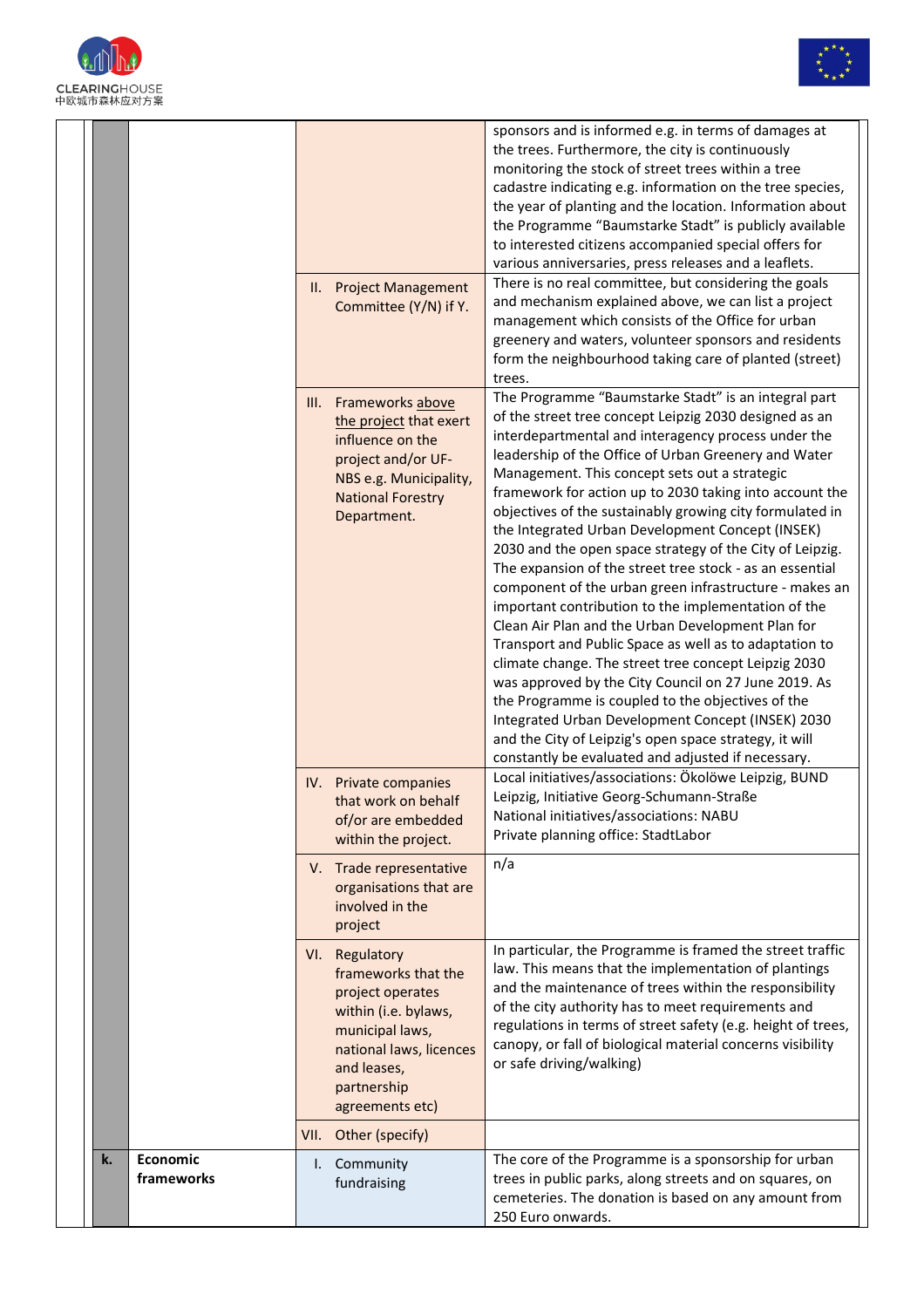



|    |                               | II. Project delivered<br>services and monies<br>raised by project                   | n/a                                                                                                                                                                                                                                                                                                                                                                                                                                                                                                                                                                                                                                                                                                                                                                                                                                                                                |
|----|-------------------------------|-------------------------------------------------------------------------------------|------------------------------------------------------------------------------------------------------------------------------------------------------------------------------------------------------------------------------------------------------------------------------------------------------------------------------------------------------------------------------------------------------------------------------------------------------------------------------------------------------------------------------------------------------------------------------------------------------------------------------------------------------------------------------------------------------------------------------------------------------------------------------------------------------------------------------------------------------------------------------------|
|    |                               | III. City, regional general<br>funds                                                | The City of Leipzig has an own budget for planting and,<br>particularly, for maintaining trees. However, without the<br>donations for the trees the number of newly planted<br>trees would be lower by about one third annually. The<br>full costs for a tree range between 700 - 1,000 Euro.                                                                                                                                                                                                                                                                                                                                                                                                                                                                                                                                                                                      |
|    |                               | IV. Special funds e.g.<br>National Lottery,<br>Challenge funds                      | n/a                                                                                                                                                                                                                                                                                                                                                                                                                                                                                                                                                                                                                                                                                                                                                                                                                                                                                |
|    |                               | V. National government<br>funds                                                     | All planning aspects of the city has to meet or address<br>the objectives formulated in the Integrated Urban<br>Development Concept (INSEK) 2030 (see point j.III). A<br>developed concept and associated instruments like the<br>Programme "Baumstarke Stadt" meeting its overall<br>objectives is a prerequisite for getting funded by any of<br>the national funding Programmes for urban<br>development. In addition, maintaining the long-term<br>character of the Programme, particularly the plenty of<br>responsibilities (see point j.I) is challenging due to staff<br>costs. Currently, the support of interested parties,<br>donors and tree sponsors including consultation and<br>documentation is realized with the support of staff from<br>the national employment promotion (Arbeitsförderung)<br>and, in the future, maybe by the Federal Voluntary<br>Service. |
|    |                               | VI. Private sector<br>investment                                                    | Private sponsoring companies                                                                                                                                                                                                                                                                                                                                                                                                                                                                                                                                                                                                                                                                                                                                                                                                                                                       |
|    |                               | VII. International funds<br>e.g. European Union<br>structural funds, LIFE<br>+ etc. | n/a                                                                                                                                                                                                                                                                                                                                                                                                                                                                                                                                                                                                                                                                                                                                                                                                                                                                                |
|    |                               | VIII. Other (specify)                                                               | n/a                                                                                                                                                                                                                                                                                                                                                                                                                                                                                                                                                                                                                                                                                                                                                                                                                                                                                |
| I. | Sino/European                 |                                                                                     | In European terms Leipzig is s medium-sized city white                                                                                                                                                                                                                                                                                                                                                                                                                                                                                                                                                                                                                                                                                                                                                                                                                             |
|    | comparative                   |                                                                                     | popular as it developed from a fast shrinking city to one                                                                                                                                                                                                                                                                                                                                                                                                                                                                                                                                                                                                                                                                                                                                                                                                                          |
|    | relevance                     |                                                                                     | of Germany's fastest and re-densifying cities. Although<br>Leipzig is not comparable to Chinese cities,                                                                                                                                                                                                                                                                                                                                                                                                                                                                                                                                                                                                                                                                                                                                                                            |
|    |                               |                                                                                     | densification, its speed and ways to tackle that in times                                                                                                                                                                                                                                                                                                                                                                                                                                                                                                                                                                                                                                                                                                                                                                                                                          |
|    |                               |                                                                                     | of increasing climate change impacts are very relevant                                                                                                                                                                                                                                                                                                                                                                                                                                                                                                                                                                                                                                                                                                                                                                                                                             |
|    |                               |                                                                                     | also in China. Leipzig provides a very good example of a                                                                                                                                                                                                                                                                                                                                                                                                                                                                                                                                                                                                                                                                                                                                                                                                                           |
|    |                               |                                                                                     | long-term an integrated approach seeking to green<br>built-up structures and paved areas within the public                                                                                                                                                                                                                                                                                                                                                                                                                                                                                                                                                                                                                                                                                                                                                                         |
|    |                               |                                                                                     | space. Planting trees with existing urban green areas                                                                                                                                                                                                                                                                                                                                                                                                                                                                                                                                                                                                                                                                                                                                                                                                                              |
|    |                               |                                                                                     | such as parks and cemeteries is furthermore supporting                                                                                                                                                                                                                                                                                                                                                                                                                                                                                                                                                                                                                                                                                                                                                                                                                             |
|    |                               |                                                                                     | multiple functions for a sustainable city.                                                                                                                                                                                                                                                                                                                                                                                                                                                                                                                                                                                                                                                                                                                                                                                                                                         |
| m. | <b>UF-NBS</b><br>valorisation |                                                                                     | The project has two objectives: On the one hand, the<br>money is used directly for the planting of new trees. On                                                                                                                                                                                                                                                                                                                                                                                                                                                                                                                                                                                                                                                                                                                                                                   |
|    |                               |                                                                                     | the other hand, a long-term identification of the citizens                                                                                                                                                                                                                                                                                                                                                                                                                                                                                                                                                                                                                                                                                                                                                                                                                         |
|    |                               |                                                                                     | with the city greenery should be archived. For a large                                                                                                                                                                                                                                                                                                                                                                                                                                                                                                                                                                                                                                                                                                                                                                                                                             |
|    |                               |                                                                                     | part of the population, life in a green city more                                                                                                                                                                                                                                                                                                                                                                                                                                                                                                                                                                                                                                                                                                                                                                                                                                  |
|    |                               |                                                                                     | attractive and of higher value. A higher tree share also                                                                                                                                                                                                                                                                                                                                                                                                                                                                                                                                                                                                                                                                                                                                                                                                                           |
|    |                               |                                                                                     | contributes to improving the urban climate by absorbing<br>carbon dioxide and improve human health and                                                                                                                                                                                                                                                                                                                                                                                                                                                                                                                                                                                                                                                                                                                                                                             |
|    |                               |                                                                                     | wellbeing through mitigating the temperature of the                                                                                                                                                                                                                                                                                                                                                                                                                                                                                                                                                                                                                                                                                                                                                                                                                                |
|    |                               |                                                                                     | surrounding environment. A greater awareness and                                                                                                                                                                                                                                                                                                                                                                                                                                                                                                                                                                                                                                                                                                                                                                                                                                   |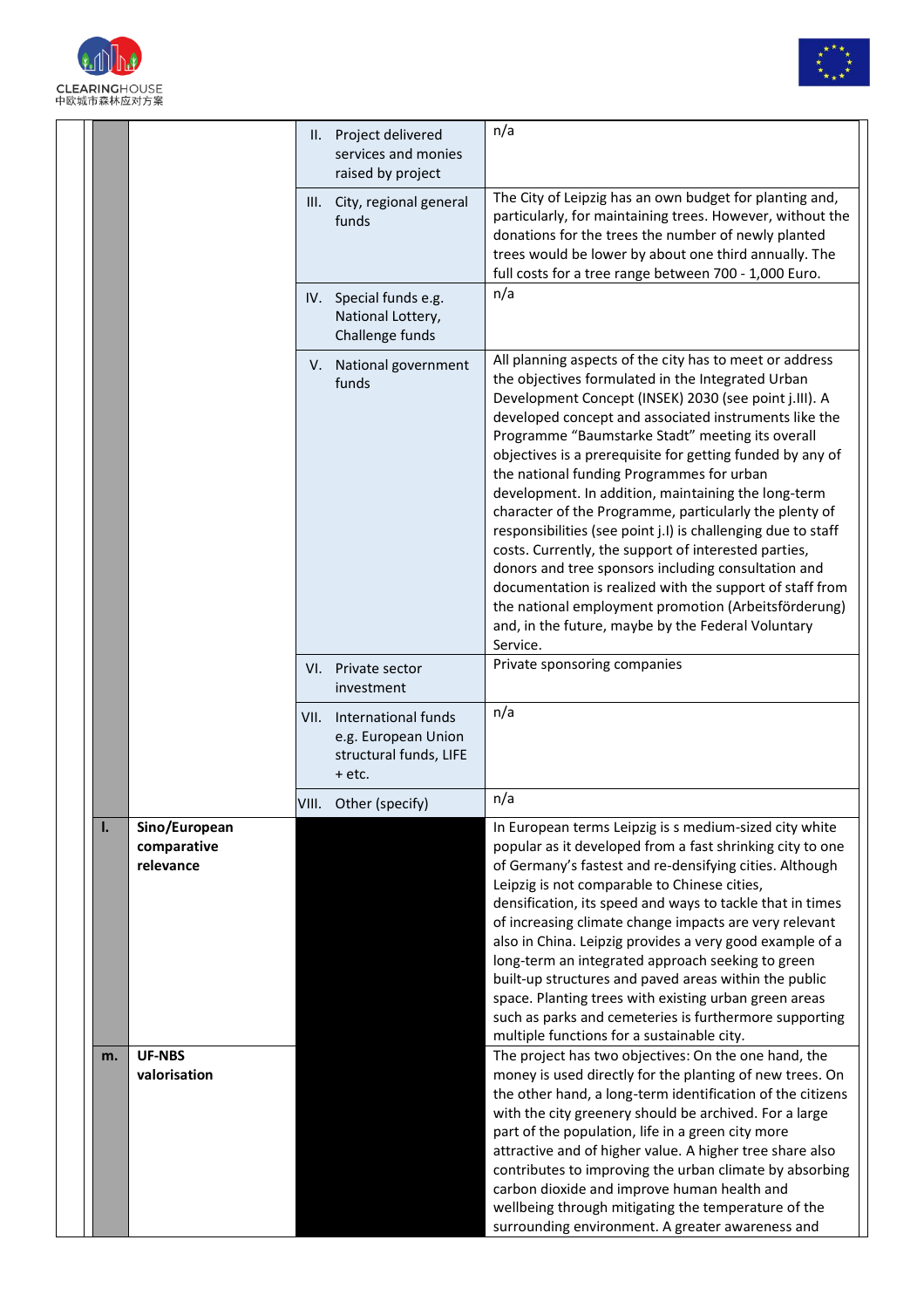



|                      |                                 | appreciation of the values of nature can be detected<br>among residents. |
|----------------------|---------------------------------|--------------------------------------------------------------------------|
|                      | <b>Procurement of</b>           | The location for the plantations is determined by                        |
|                      | <b>UF-NBS</b>                   | Planning Office. Sponsors can choose between these                       |
|                      |                                 | specified locations and already planted young trees. The                 |
|                      |                                 | city suggests concrete individual locations that best                    |
|                      |                                 | meet the requirements of interested parties in a mutual                  |
|                      |                                 | agreement. The sponsored tree is planted and                             |
|                      |                                 | maintained by the City after payment, but the sponsor                    |
|                      |                                 | can provide additional support. The city provides                        |
|                      |                                 | permanent contact with sponsors and is informed e.g. in                  |
|                      |                                 | terms of damages at the trees. Furthermore, the city is                  |
|                      |                                 | continuously monitoring the stock of street trees within                 |
|                      |                                 | a tree cadastre indicating e.g. information on the tree                  |
|                      |                                 | species, the year of planting and the location. As the                   |
|                      |                                 | Programme is coupled to the objectives of the                            |
|                      |                                 | Integrated Urban Development Concept (INSEK) 2030                        |
|                      |                                 | and the City of Leipzig's open space strategy, it will                   |
|                      |                                 | constantly be evaluated and adjusted if necessary.                       |
|                      | <b>Ecosystem services (list</b> | Multiple functions are combined with trees with                          |
|                      |                                 |                                                                          |
| the three most       |                                 | regulating services (carbon sequestration; regulation of                 |
| important services   |                                 | micro, local and/or regional climate; shadow;                            |
| being provided in no |                                 | maintenance of air quality; reduction of odour, noise,                   |
| more than 50 words)  |                                 | visual disturbances), supporting functions (habitats and                 |
|                      |                                 | biodiversity for animal and plant species), cultural                     |
|                      |                                 | functions (recreational value, aesthetic pleasure; sense                 |
|                      |                                 | of place, inspiration)                                                   |
|                      | Renaturing                      | The project is financed by donation (of any amount from                  |
|                      |                                 | 250 Euro on) and through own budget by the city. Tree                    |
|                      |                                 | sponsors can choose between a young tree or for a tree                   |
|                      |                                 | from the current plant Programme. The full costs for a                   |
|                      |                                 | tree, however, range between 700 - 1,000 Euro. For                       |
|                      |                                 | example, in 2011 400 trees were planted with donations                   |
|                      |                                 | and just over 300 trees have been allocated a                            |
|                      |                                 | sponsorship. Without the donations for the trees the                     |
|                      |                                 | number of newly planted trees would be lower by about                    |
|                      |                                 | one third annually. New plantings of trees are                           |
|                      |                                 | particularly focussed on previously treeless streets,                    |
|                      |                                 | especially in the densely populated urban districts, but                 |
|                      |                                 | also on district connecting roads.                                       |

## **1 2 LESSONS AND TRANSFERABILITY**

The fundraising campaign "Baumstarke Stadt" in the City of Leipzig can be seen as a well-established and successful strategy to increase the tree infrastructure of the city while establishing a long-term engagement of citizens with this type of greenery. Trees as nature-based solutions are this way promoted for co-development and co-design to alleviate problems of heat, air pollution and noise in the city in a participatory way. So far, an increasing interest to be a treesteward shows that people can made interested in co-funding urban greenery and this way appropriating it – definitely a blueprint for other cities.

## **1 REFERENCES (Harvard style)**

**3** City of Leipzig (2020). Unsere Aktion Baumstarke Stadt [Our action tree-strong city]. Information platform available at [https://www.leipzig.de/freizeit-kultur-und-tourismus/parks-waelder-und-friedhoefe/spenden-und](https://www.leipzig.de/freizeit-kultur-und-tourismus/parks-waelder-und-friedhoefe/spenden-und-patenschaften/baumstarke-stadt)[patenschaften/baumstarke-stadt](https://www.leipzig.de/freizeit-kultur-und-tourismus/parks-waelder-und-friedhoefe/spenden-und-patenschaften/baumstarke-stadt) (Accessed: 18 May 2020).

City of Leipzig (2019). Straßenbaumkonzept Leipzig 2030 [Street tree concept Leipzig 2039]. Available at [https://static.leipzig.de/fileadmin/mediendatenbank/leipzig-](https://static.leipzig.de/fileadmin/mediendatenbank/leipzig-de/Stadt/02.3_Dez3_Umwelt_Ordnung_Sport/67_Amt_fuer_Stadtgruen_und_Gewaesser/Baeume_Baumschutz/Stadtbaeume/Strassenbaumkonzept_Leipzig_2030.pdf)